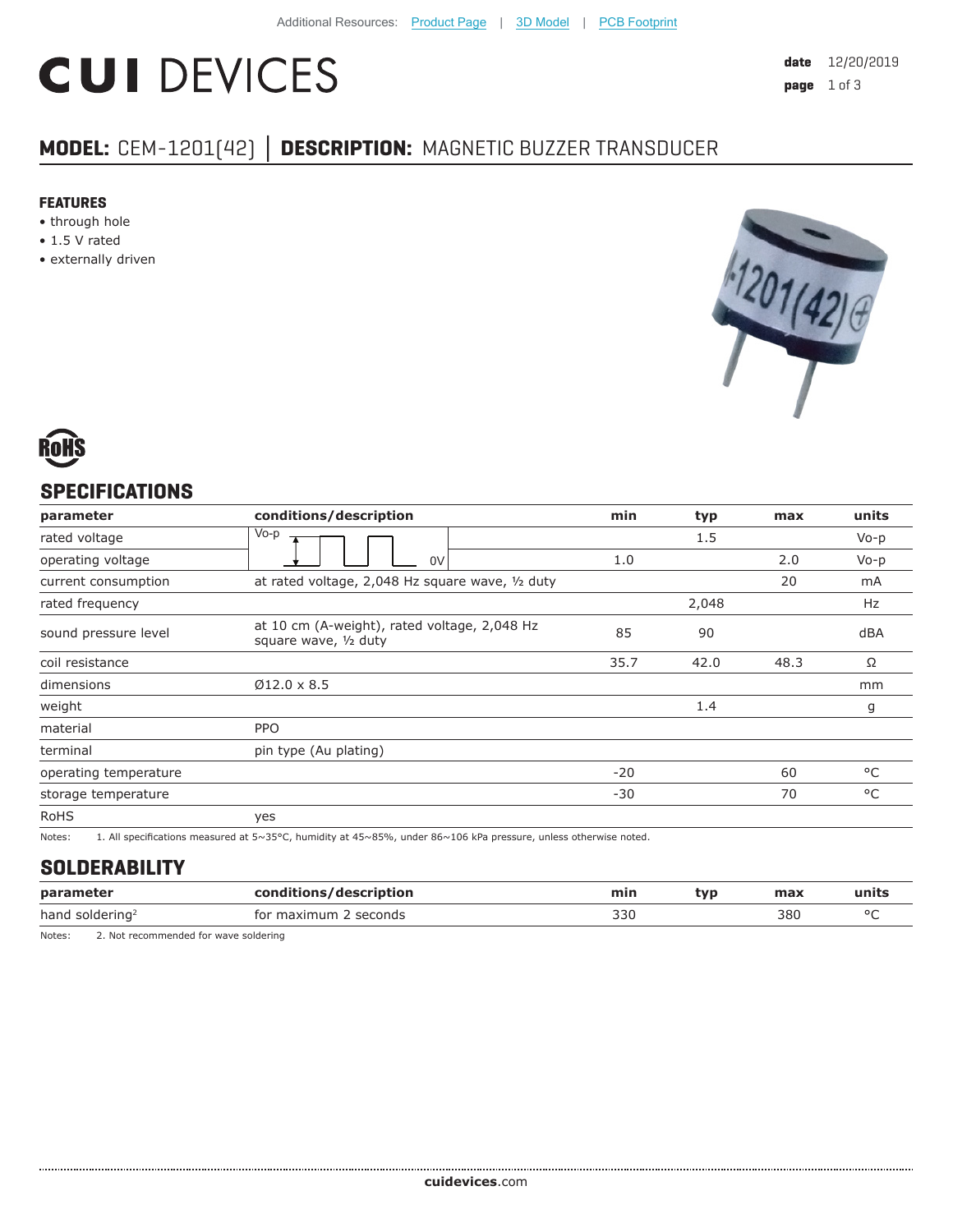#### **MECHANICAL DRAWING**



# **FREQUENCY RESPONSE CURVE**



## **APPLICATION CIRCUIT**

......................



#### **cui[devices](https://www.cuidevices.com/track?actionLabel=Datasheet-ClickThrough-HomePage&label=CEM-1201-42-.pdf&path=/)**.com